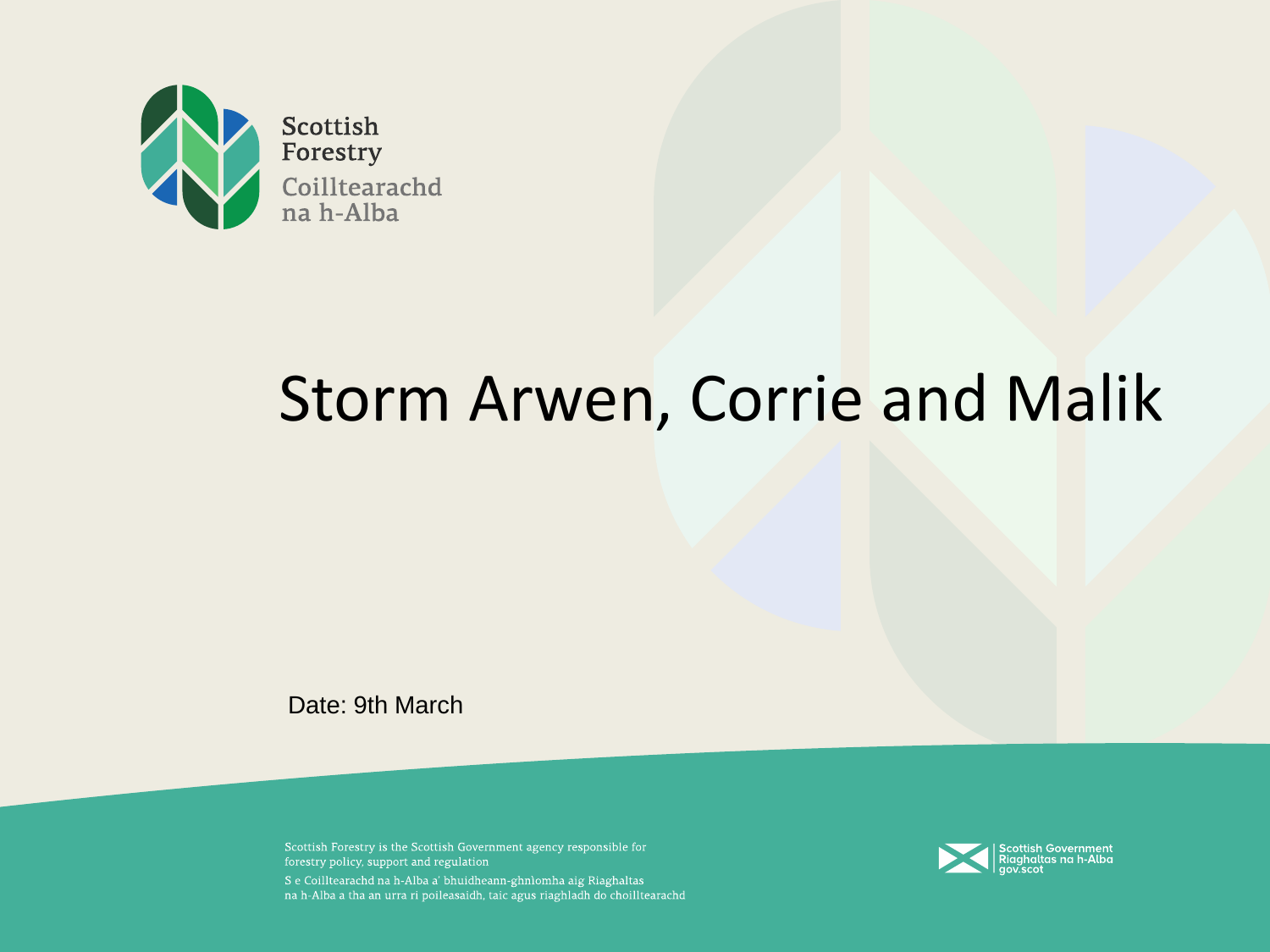

# Name Doug Howieson Interim Head of Operational Delivery Scottish Forestry

#### forestry.gov.scot

Scottish Forestry is the Scottish Government agency responsible for forestry policy, support and regulation S e Coilltearachd na h-Alba a' bhuidheann-ghnìomha aig Riaghaltas na h-Alba a tha an urra ri poileasaidh, taic agus riaghladh do choilltearachd

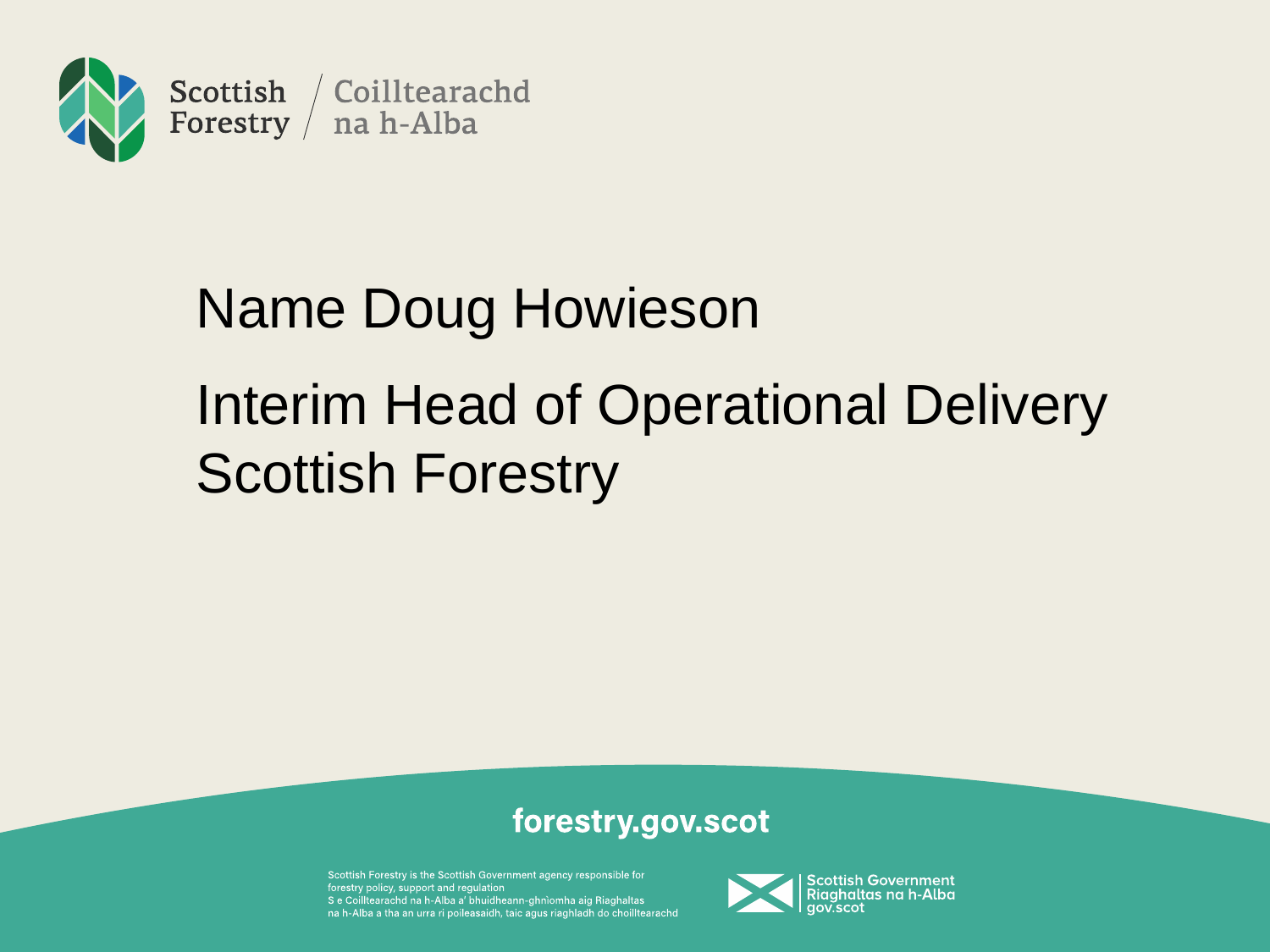

## **Background**

- Scottish Forestry is the Scottish Government Agency responsible for Forest Policy, Support (Forestry Grant Scheme) and Regulation (EIA / Felling Permissions) of the forestry sector in Scotland
- Came into being on 1<sup>st</sup> April 2019
- Used to be Forestry Commission Scotland.
- The Forestry and land Scotland (management) act places a burden upon Scottish Ministers to promote Sustainable Forest Management. Therefore an exemption for allowing the clearance of windblow without a restocking requirement was removed.

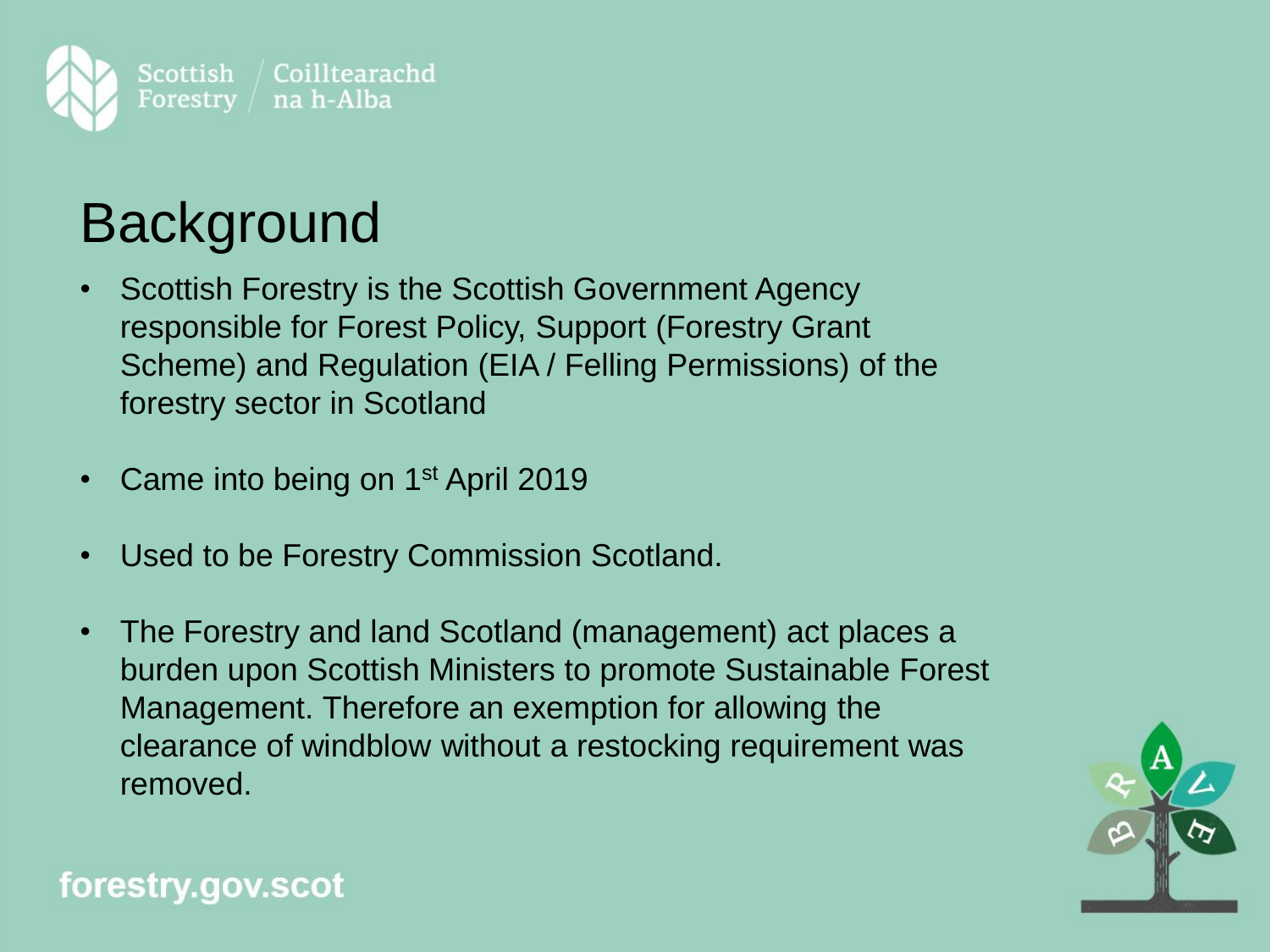

### Storm Arwen

- First big storm since windblow was included in the need to obtain a felling permission.
- Forestry sector is not a level 1 emergency responder. We are generally not trained to work alongside railways, adjacent to public highways, under live powerlines or in rivers. Local authorities, rail authorities, emergency services and OHPL network operators mount the initial emergency response.

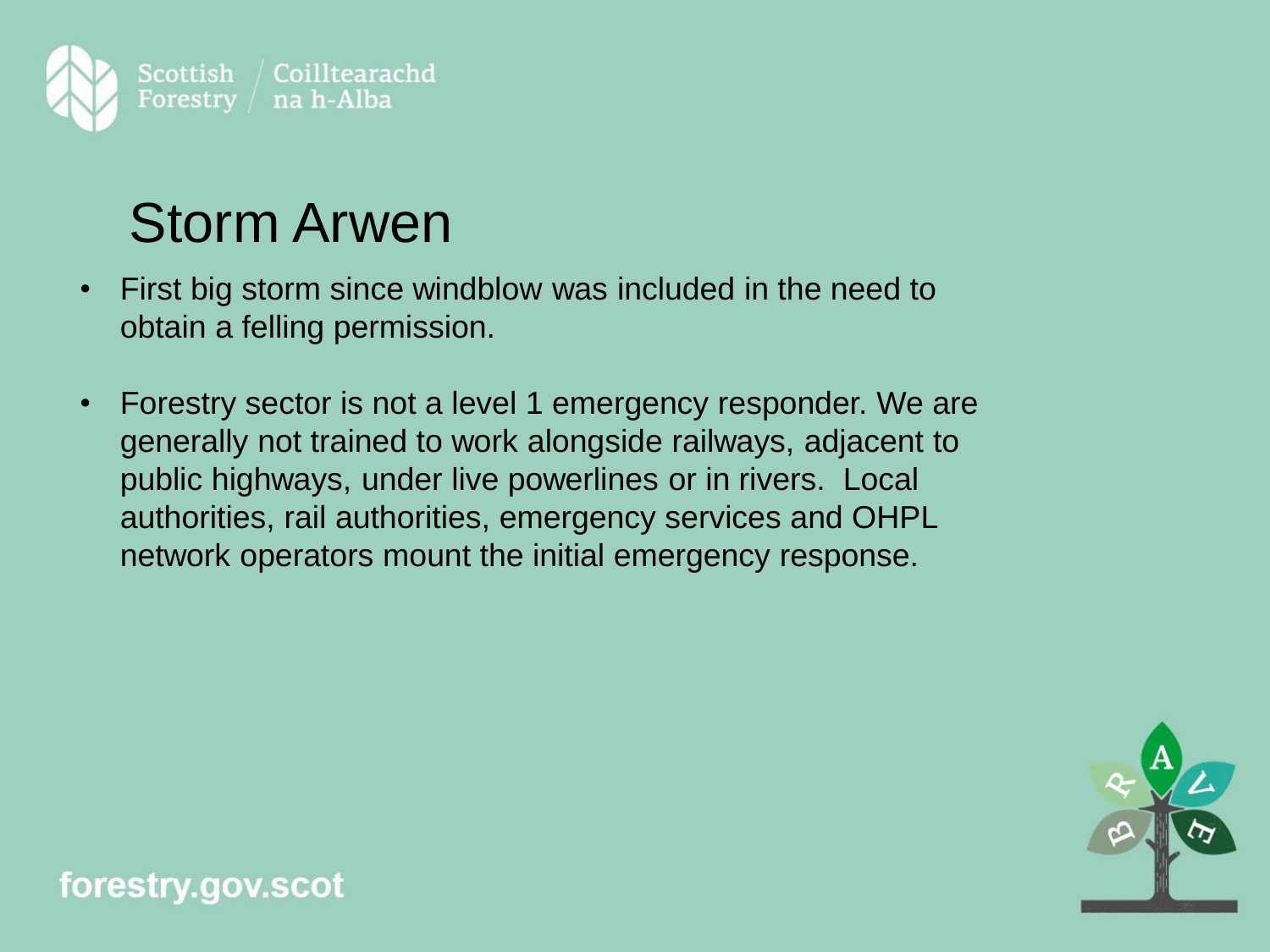

### Scottish Forestry Response

- Working with CONFOR and the sector
- Fast tracked felling permission applications
- Bolstered resources in NE and SE Scotland to help with this effort
- Provided further flexibility on larger woodlands with long term forest plans
- Coordinated sector response with CONFOR to facilitate and promote sector discussions for the benefit of:
	- Coordinated timber marketing
	- Liaison around the use of public highways with TTG's
	- Health, safety and well being
	- Provided satellite data on an interactive map